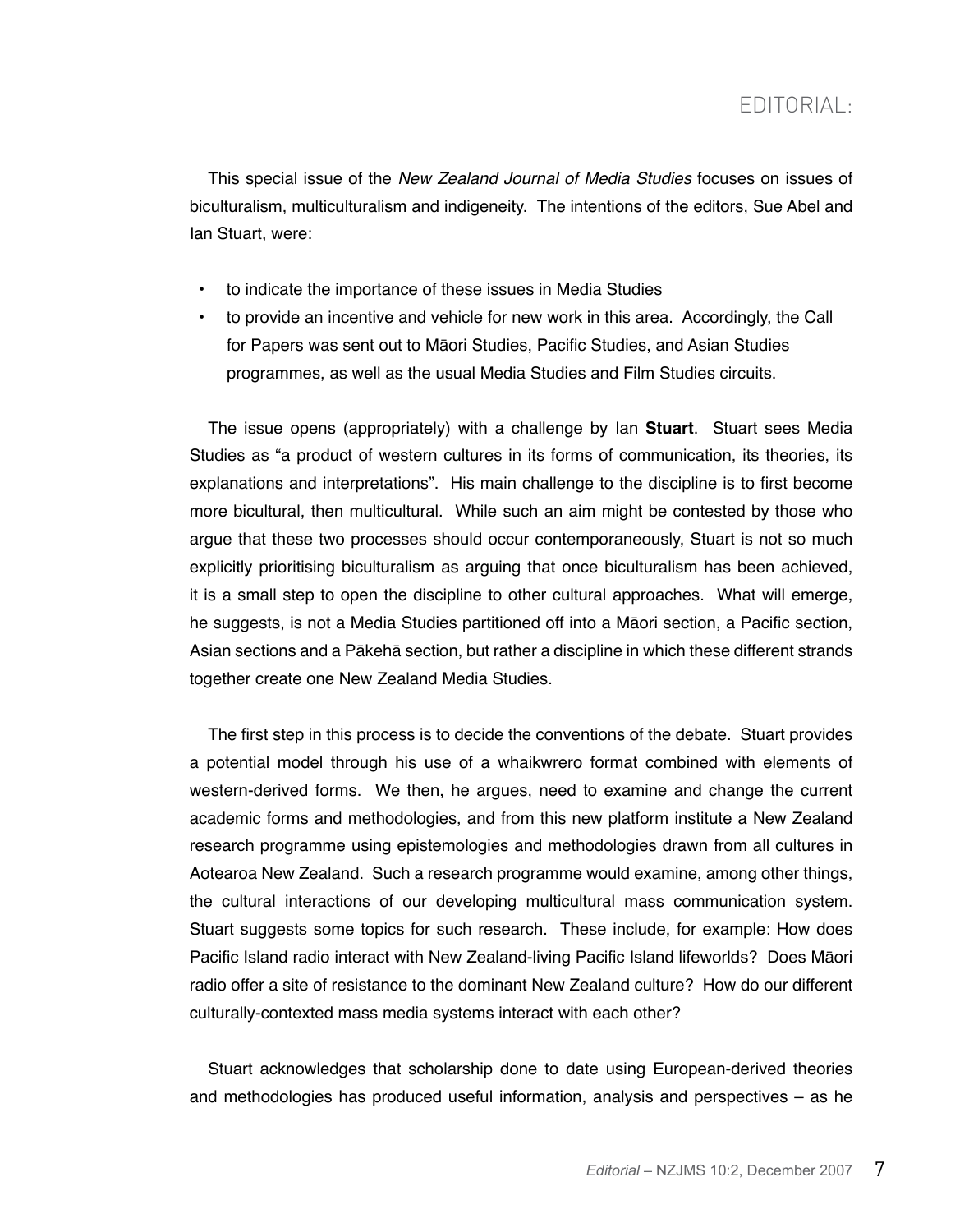acknowledges, he himself has used such analysis and approaches to investigate Māori media. But he emphasises again that "a truly bicultural and multicultural discipline will only arise when other culturally-based approaches are used".

Stuart's paper also raises other issues, and Alice **Te Punga Somerville** engages with some of these in relation to both content and form, while at the same time issuing her own challenge to Media Studies practitioners. Te Punga Somerville initially allows Media Studies some slack by recognising the possibility/probability that the wider institutions within which Media Studies is located are themselves always monocultural. But she goes on to insist that a discipline (and by implication Media Studies) is able to stay monocultural as long as it refuses to acknowledge the body of indigenous scholarship already produced and continually being produced. She writes:

Our bibliographies … should be thick and fat with the names of Māori and other indigenous scholars, and if they do not currently brim in this way then it is our job to go out and hunt this work down and bring it into view… Scholars within Media Studies should be embarrassed by the range and depth of Māori, Pasifika and other Other scholarship, and then reflect on the extent to which they have participated in the marginalisation of these scholars, and the extent to which their own work has suffered from not engaging with this scholarship.

Te Punga Somerville goes further than characterising disciplines/Media Studies as monocultural – she also charges that disciplines don't mind being seen as monocultural, because then their sins are those of omission. If, however, the charge is that a discipline is "limited, blind, disengaged, restricted, out-of-date", then the sins become those of commission such as the suppression of vital scholarship and scholars. Indigenous scholars within these disciplines and institutions, then, need to work against their own invisibilisation and, rather than referring predominantly to the Western tradition of scholarship and/or writing in a form that minimises citations and footnotes, should rigorously engage with existing scholarship by Māori and allied scholars in order to foreground it and make a statement about both its presence and its contribution to scholarly activity.

Here Te Punga Somerville is also critiquing Stuart's intervention into the monoculturalism of tertiary institutions in Aotearoa/New Zealand. She goes on to take issue with what she argues is a limited adoption of the whaikorero format, asking a range of critical questions about the stakes and parameters of the whaikōrero form, and how these might be incorporated in a written form.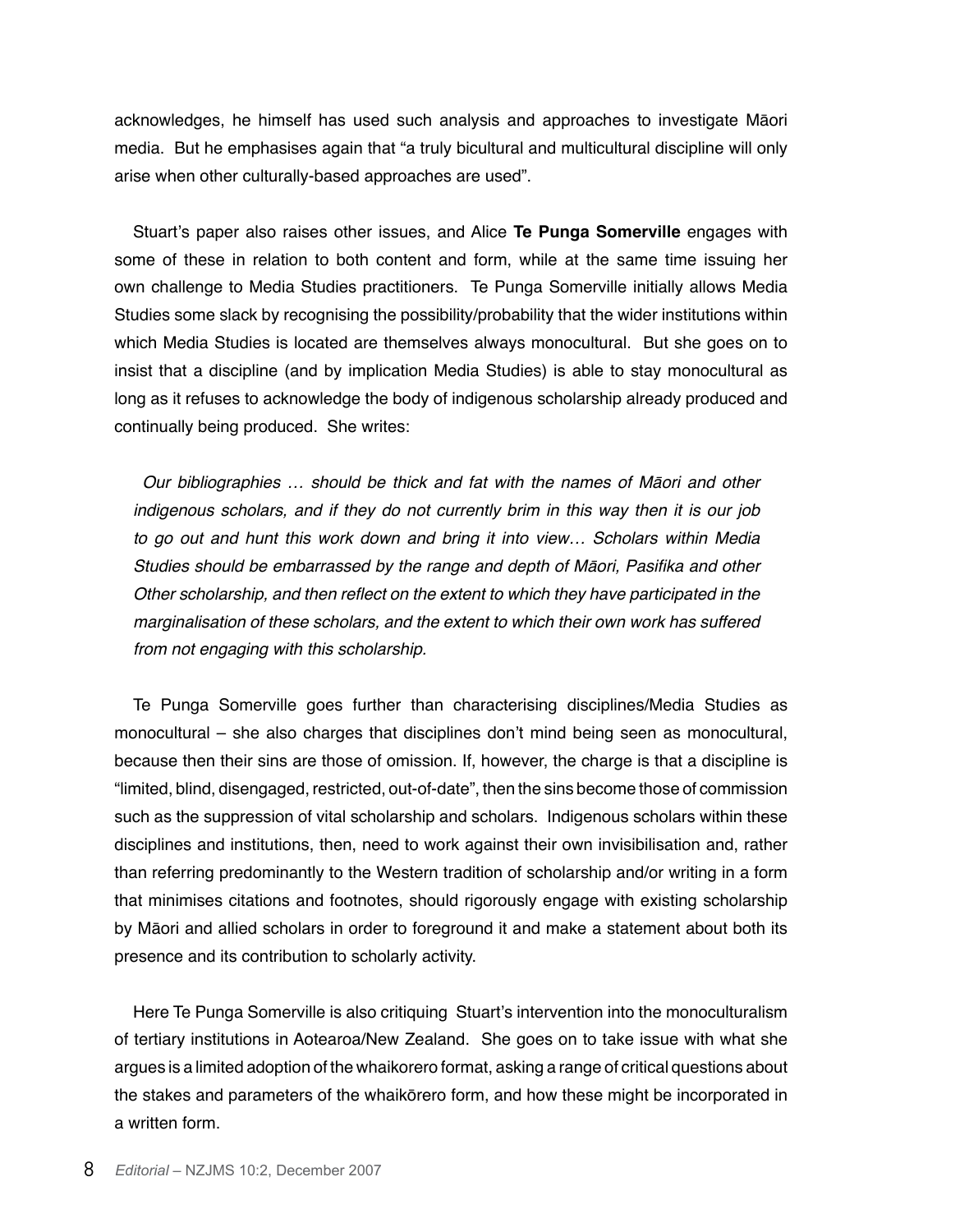These two opening salvos raise important, and huge, and difficult questions for many Media Studies academics. How do we engage with the arguments set out by, and between, Stuart and Te Punga Somerville if we have not acquired the necessary cultural capital? Te Punga's response, cited in her paper, of 'Do your reading' does not enable many of us to replicate what has been learnt from years of lived experience in te ao Māori and indeed, of living in a minority culture.

There are also serious issues for Pākehā academics researching in this area. I use my own experience as an example. My first research looked at how "mainstream" television news covered Waitangi Day and related issues, and demonstrated many ways in which it was monocultural. I was aware, however, that because I was not immersed in or deeply knowledgeable about te ao Māori and Māori tikanga, I was only skimming the surface of that monoculturalism. I relied to a considerable extent on information from Māori informants to enable me to see what had been omitted from the news, and the extent to which gatekeeping and framing marginalised and even positioned as deviant those taking an active stand for Māori rights. Aware of the argument about Western researchers who have utilised research on and about indigenous peoples to benefit their academic careers, I justified (and continue to justify) my position on the grounds that my work, in demonstrating how monculturalism is enscribed into much of the news, contributes to a movement for social justice. And yet challenges such as the one below leave me feeling uneasy:

When working in collaborative ways and working with indigenous people to establish indigenous paradigms, non-indigenous professionals need to be careful not to engage in disempowering practices. Their well-intended help and theories are sometimes elevated as "The Indigenous Way". Although it appears positive and supportive to the indigenous community, it may be a new form of assimilation whereby indigenous people serve as the vehicle for having the non-indigenous person's intellectual, emotional and political needs fulfilled. (Glover et al, 2005)

The remaining essays in this issue build on and extend existing scholarship on 'race', ethnicity and the media in Aotearoa/New Zealand (and, in one case, Australia). Two essays come from Māori scholars, and demonstrate how a critical engagement with media texts which is firmly grounded in te ao Māori not only offers non-Māori new ways of reading texts, but also offers insights into kawa and tikanga. Although neither Ocean Mercier nor Brendan Hokowhitu make reference to Barry Barclay's important distinction between 'talking in' and 'talking out' in film (Barclay 1990), their essays in this issue suggest and discuss variations of this model for categorising and analysing film from Aotearoa New Zealand.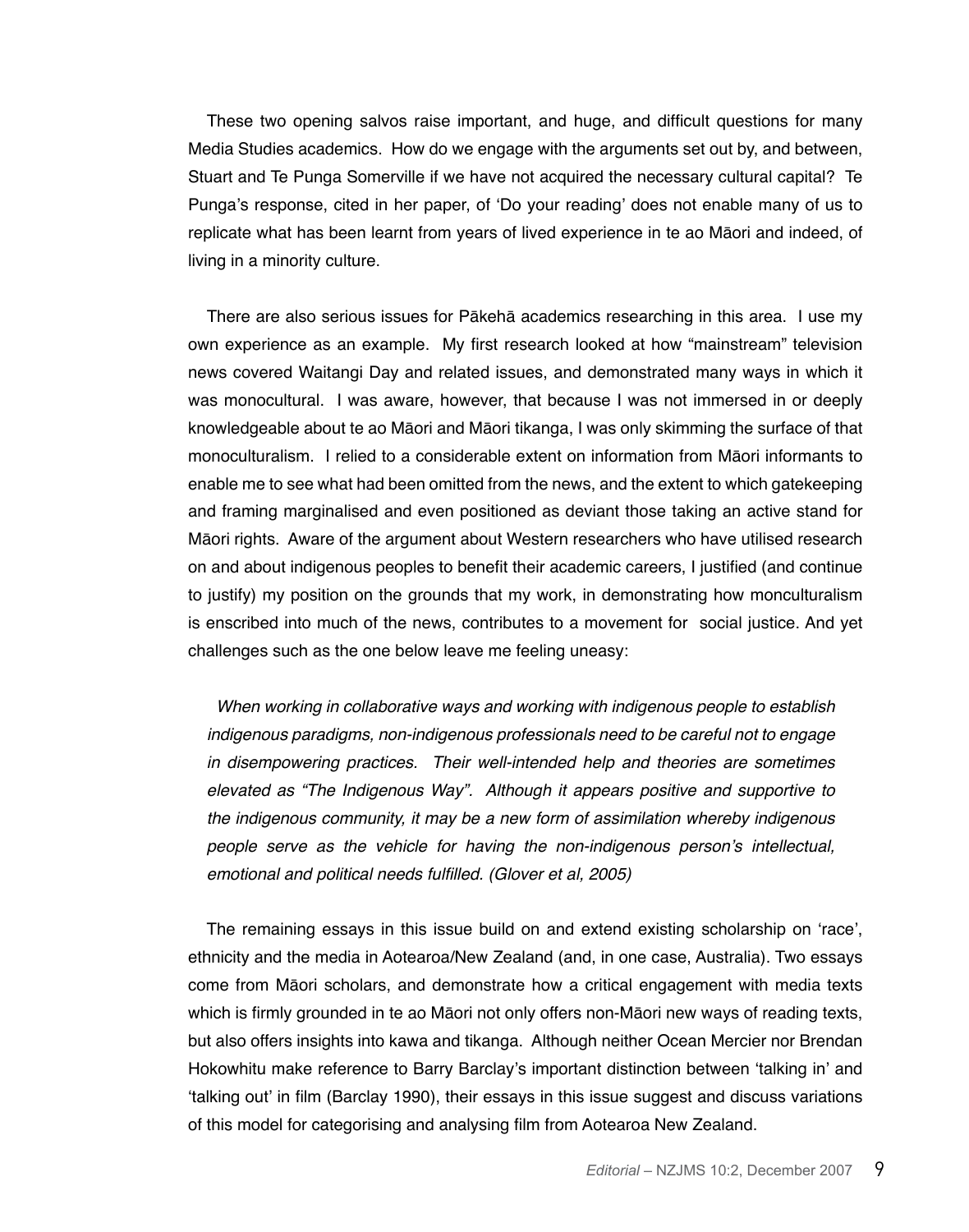Ocean **Mercier** uses theories from Kaupapa Māori to create another important distinction, this time within a framework emphasising the importance of marae custom and practice. Within this 'marae paradigm' Mercier suggests two new interpretive frameworks. The Rongomatāne (or wharenui) category is similar to Barclay's 'talking in' in that it describes "insider stories", including "films made by Māori, about Māori, for Māori". The Tūmataenga (or paepae) category, on the other hand, refers to the situation on the marae-ātea, where ritual encounters take place. Here Mercier groups "encounter situations in which a negotiation of a new relationship is a central theme of the film, for instance those between Māori and Pakeha, or different iwi, or any other group". Such films emphasise the nature of interaction, rather than the ethnic or racial nature of character, cast or crew.

Mercier's categories, then, not only broaden the interpretation of what is generally known as 'Māori film', but can also be applied to other Aotearoa New Zealand films. Mercier demonstrates how the categories work through an analysis of Taika Waititi's short films Two Cars, One Night (a Tūmatauenga (paepae) situation where primary encounter is negotiated) and *Tama Tu* (a Rongomatāne (wharenui) situation where "all have a voice"), before discussing briefly how the marae paradigm might be applied more widely to films such as Whale Rider, River Queen and *Utu*.

Where Mercier looks at film in Aotearoa New Zealand from the inside, Brendan **Hokowhitu**  is concerned with the problematics of indigenous films in an age of globalisation, and uses Whale Rider as his case study. Although many Māori have championed Whale Rider, the film has been critiqued by Barry Barclay (2003) and Kylie Message (2003) among others, and Hokowhitu here adds his own challenge. He sees Whale Rider as part of a transnational culture, arguing that it "did not come from an alternative world view (which would have been largely incomprehensible to the western viewer); it was not an indigenous culture, but rather a 'third' culture oriented beyond national boundaries and made instantly recognisable to a western audience". Hokowhitu discusses the market logic which leads to an emphasis on transnational themes. This market logic, of course, affects other cultural products from Aotearoa New Zealand. What is distinct about cultural products such as Whale Rider, however, is that "the market logic described here demands production of humanistic films that simplify and misrepresent indigenous culture by reproducing a perverse version of the western Self with an exotic aroma". Hokowhitu suggests that Whangara is an imagined landscape and community – a community which is represented as being oppressed by its own primitive traditions, rather than by colonial imperialism. He writes: "In this imagined community, a traditional Māori nation is reinvented and enlightened through a neo-colonial gaze, which serves to create a simulacrum that justifies continued suppression".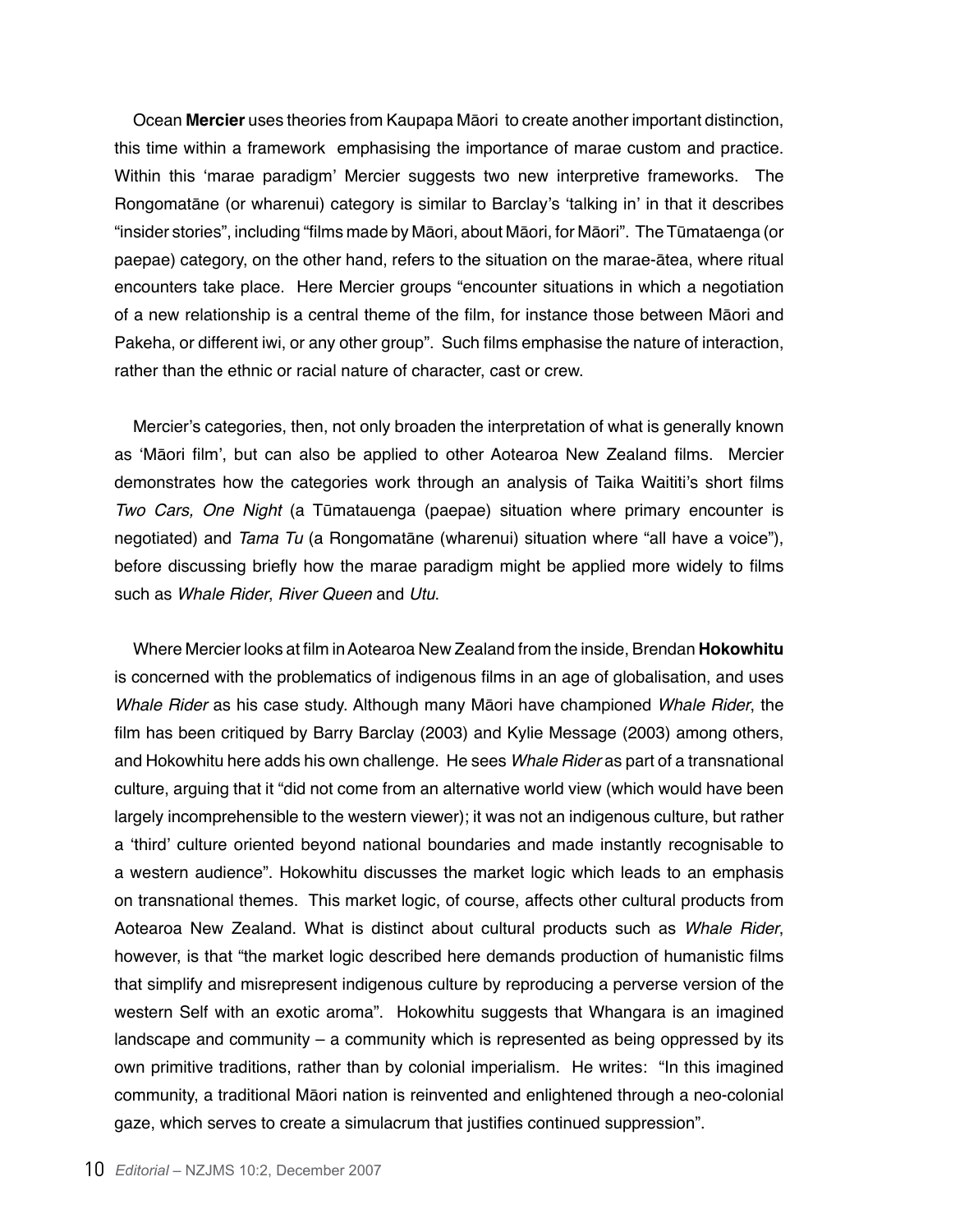Much of the first scholarship on issues of ethnicity, 'race' and the media in Aotearoa New Zealand focused on the analysis of "mainstream" news coverage (or lack of coverage) of te ao Māori. The research report Portrayal of Māori and Te Ao Māori in Broadcasting: the foreshore and seabed issue(2005) commissioned by the Broadcasting Standards Authority has an excellent literature review which lists and summarises this material. Two essays in this special issue of the *New Zealand Journal of Media Studies* are concerned with "mainstream" news coverage of Māori, but in different ways to previous research in this area.

Shiloh **Groot** et al examine news coverage of the Meningococcal B vaccination campaign aimed at Māori, arguing that (in accordance with international trends) the coverage is biomedical in approach, placing emphasis on 'individual biological processes' rather than broader socioeconomic factors such as low household budgets and poor housing conditions, so that Māori are (yet again) divided into 'good Māori' (those who favour vaccination) and 'bad Māori' (those who do not comply with the advice of health professionals). But the essay is more than being a variation on the 'standard story' of news coverage of Māori. Groot et al have chosen to analyse two community newspapers which serve Māori communities, and the Māori Television Service's television news – the first time that analysis of this news service has been analysed.

Groot et al argue that while the good and bad Māori dichotomy is present in all three media in their study, more positive strategies were also employed to promote compliance with the vaccination campaign. They note that in The Gisborne Herald and Māori Television Service (MTS) news coverage, overt references were made to Māori world resources such as te reo Māori, Māori customary practices, kohanga reo and kura, and Māori entities such as marae and whanau. They suggest that the use of such Māori resources in framing news items is a positive sign of cultural change. On the other hand, traditional Māori perspectives on health invoke the need to address the broader socio-economics of health, and not merely the immediate response of vaccination. Yet proponents of the wider perspective were too often dismissed as ill-informed, while emphasis was placed on vaccination as the only logical response. Alternative explanations and responses to the threat posed by Meningococcal B were therefore dismissed. In the end, then, in this story at least, news outlets which are sympathetic to te ao Māori (*The Gisborne Herald*) or are operated by Māori in Māori for Māori (MTS) still rely "on distinctions between good Māori who comply with the dictates of Western expectations and bad Māori who dissent and offer alternative perspectives".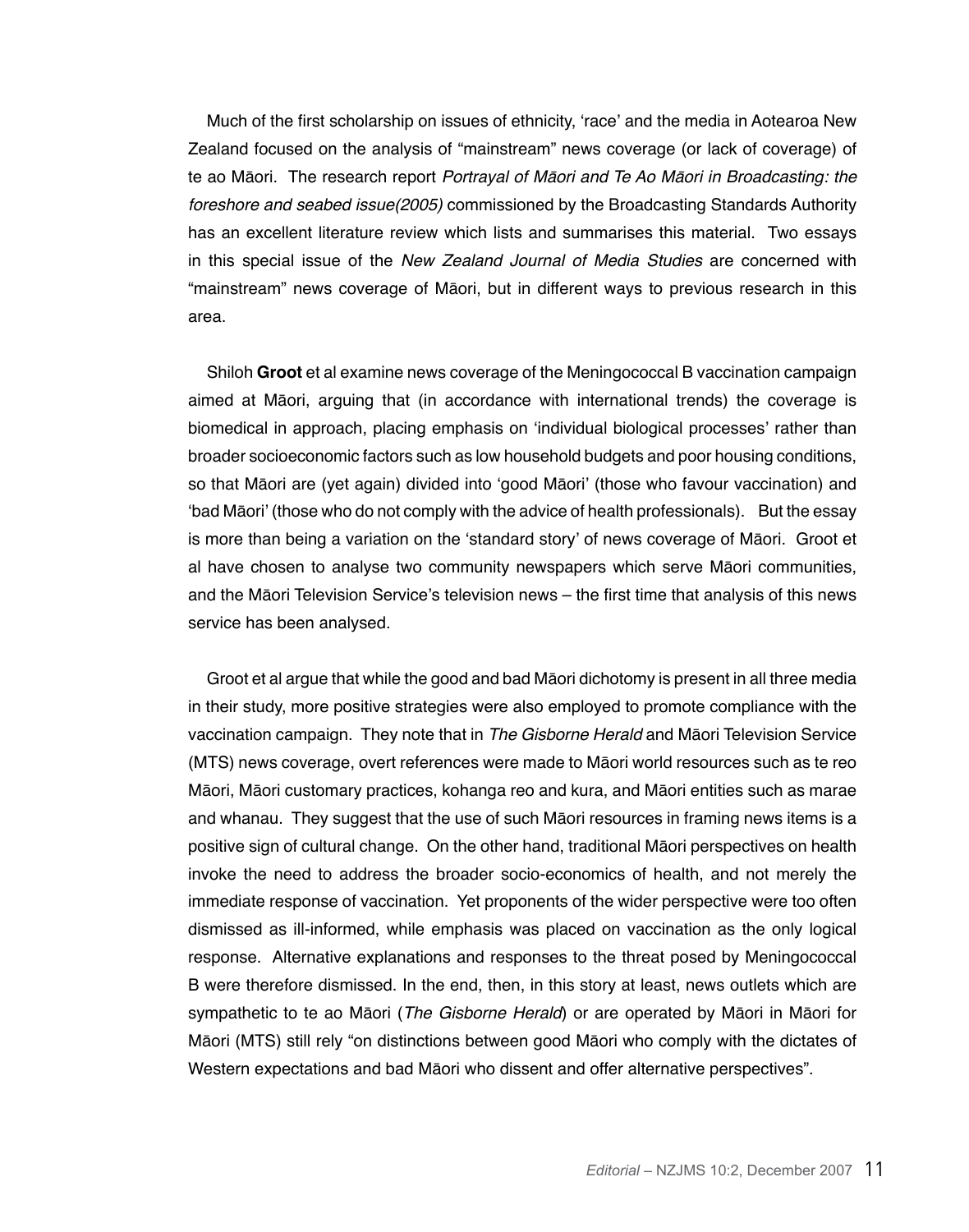Donald **Matheson** summarises the position established by previous research: "there is little evidence of biculturalism in news agendas, but rather a focus – consistent over time – in Māori as problems, criminal, radical, dangerous, exotic, deviant; that is, as a racialised 'other' in all the many manifestations of that status". Matheson then moves beyond the textual analysis that this previous research is based on and interviews seven journalists who all showed some awareness of the shortcomings in their own reporting of what is usually known as 'Māori affairs' or 'race relations', asking them to reflect on their reporting of Māori. He describes the journalists interviewed as "on the whole, reflective, critical, concerned to be non-racist and dissatisfied".

We can come back again to the dichotomy of good/bad. There has been a tendency, internationally as well as in Aotearoa New Zealand, for news practitioners and news critics to dig themselves trenches from which to fire shots at each other. Matheson argues that his interviews with journalists suggest that the picture of inadequate reporting of Māori based on repertoires of prejudice is actually more complicated, and "the situation in contemporary Aotearoa New Zealand is not quite one of unacknowledged pervasive racism". Nevertheless, this research demonstrates that, despite the good will of the journalists, they draw on a limited range of interpretative resources both in talking about what is wrong with current coverage, and what might be done differently.

Matheson sees one of the problems as that of a liberal journalism which acknowledges cultural difference, but sees the way to bridging this as largely a matter of increasing intercultural understanding through increasing other people's knowledge of key Māori concepts and words. He argues that, however well meaning, the Pākehā journalists interviewed had little understanding of the power of the dominant culture (and its media) to favour some ways of knowing over others, and to define other cultures in terms of their difference to the west: "The notion that racialising assumptions appear not just in one story about a moko but throughout a journalism that speaks about a subordinated culture to a dominant culture, in that dominant culture's language, using its interpretative resources, was not available to these respondents".

The last two papers move away from issues of biculturalism and indigeneity to focus on 'multiculturalism'. Kirsten **Zemke-White** and Su'eina **Televave** discuss "ethnic entrepreneurship" as it manifests in the independent development and manufacture of Pacific 'pop' musics in Aotearoa/New Zealand/Niu sila. Taking Negus's argument about the music industry that "industry produces culture and culture produces industry", and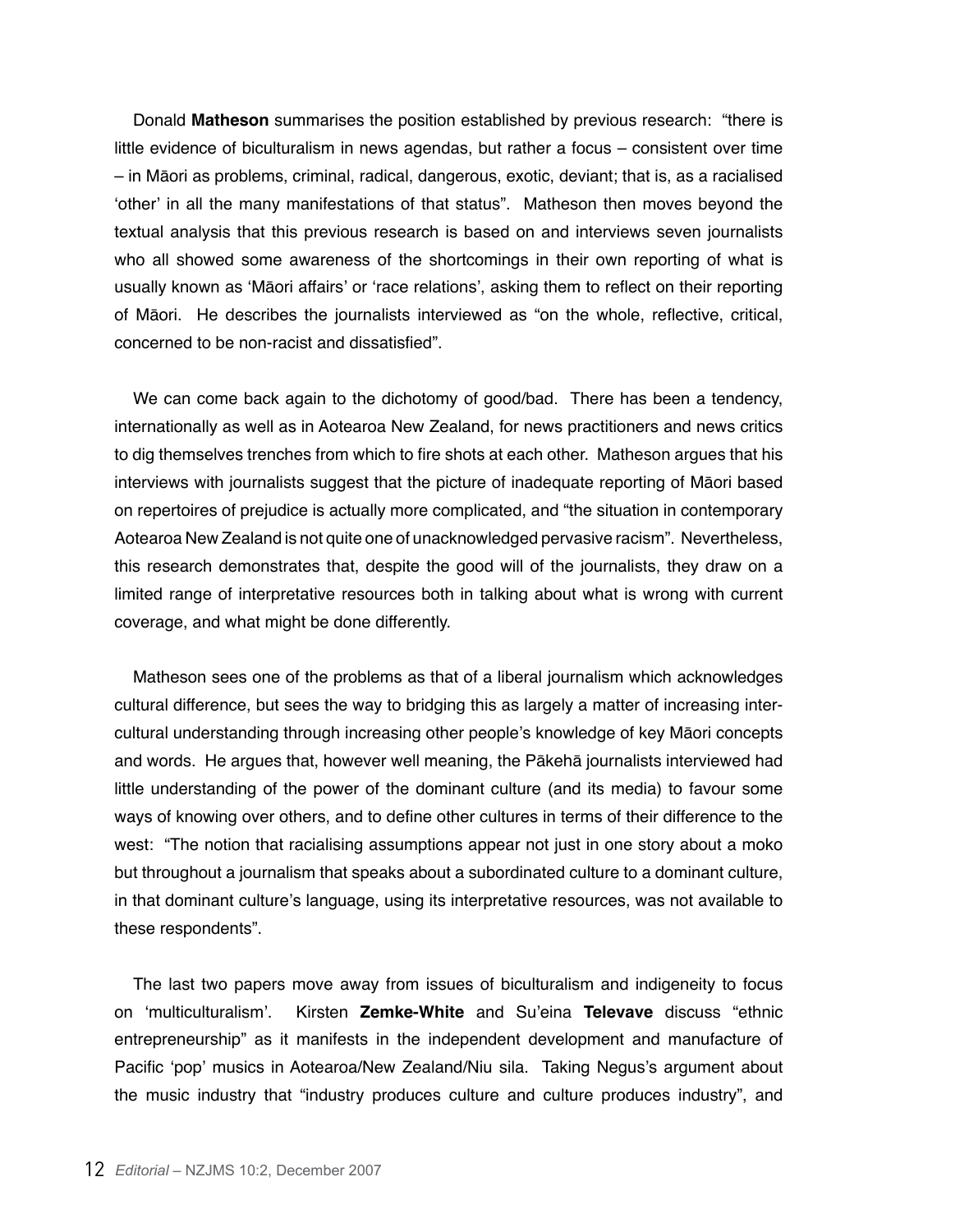comparing the local music scene with that of African American music in the United States, they sift through the complex interplay of racism in the industry, issues of democracy in the industry, the politics of the music produced, questions of 'authenticity' and issues of identity that impact on and are in turn affected by independent Pacific music labels. For example, racism as expressed in the marginalisation of hip hop music has, they suggest, "arguably necessitated and fostered the development of specifically Pacific, or ethnically based, record labels to develop hip hop which was popular for Pacific and Māori youth". The expansion of companies such as Dawn Raid (the name itself a reaction to state racism in the 1970s) and the proliferation of small record labels brings in not only more people, but also a more diverse range of wider range of ethnicities, into the industry, so making it more democratic.

Henk **Huijser**, writing from Australia, considers the status of Australia as a postcolonising nation through a discussion and comparison of the reality TV show Australian Idol and the Cronulla 'race riots' in 2005. The point of similarity between these seemingly unrelated events is, he argues, that the same youth demographic which votes for the contestants on Australian Idol also took part in the Cronulla riots. Huijser suggests that Australian Idol with its diversity of contestants and foregrounding of their ethnic and/or cultural identity, might seem to indicate a generational shift in terms of attitudes towards ethnic diversity which is an important moment in the development of Australia as a postcolonising nation. However, there are important qualifications and disclaimers that need to be made if such an argument is to be accepted, such as the lack of any real challenge to structural relations of power on the part of Australian Idol, and the important distinction between the 'consumption of difference' and an engagement with difference in everyday contexts. In other words, "'diversity as mediated entertainment' is something quite distinct from 'diversity in the workplace'" - or indeed on the beach, as 'Cronulla' appeared to indicate. Huijser concludes that because postcolonisation is a complex and often contradictory process, it is possible to argue (provisionally) that Australian Idol and 'Cronulla' represent opposite sides of the same postcolonising coin.